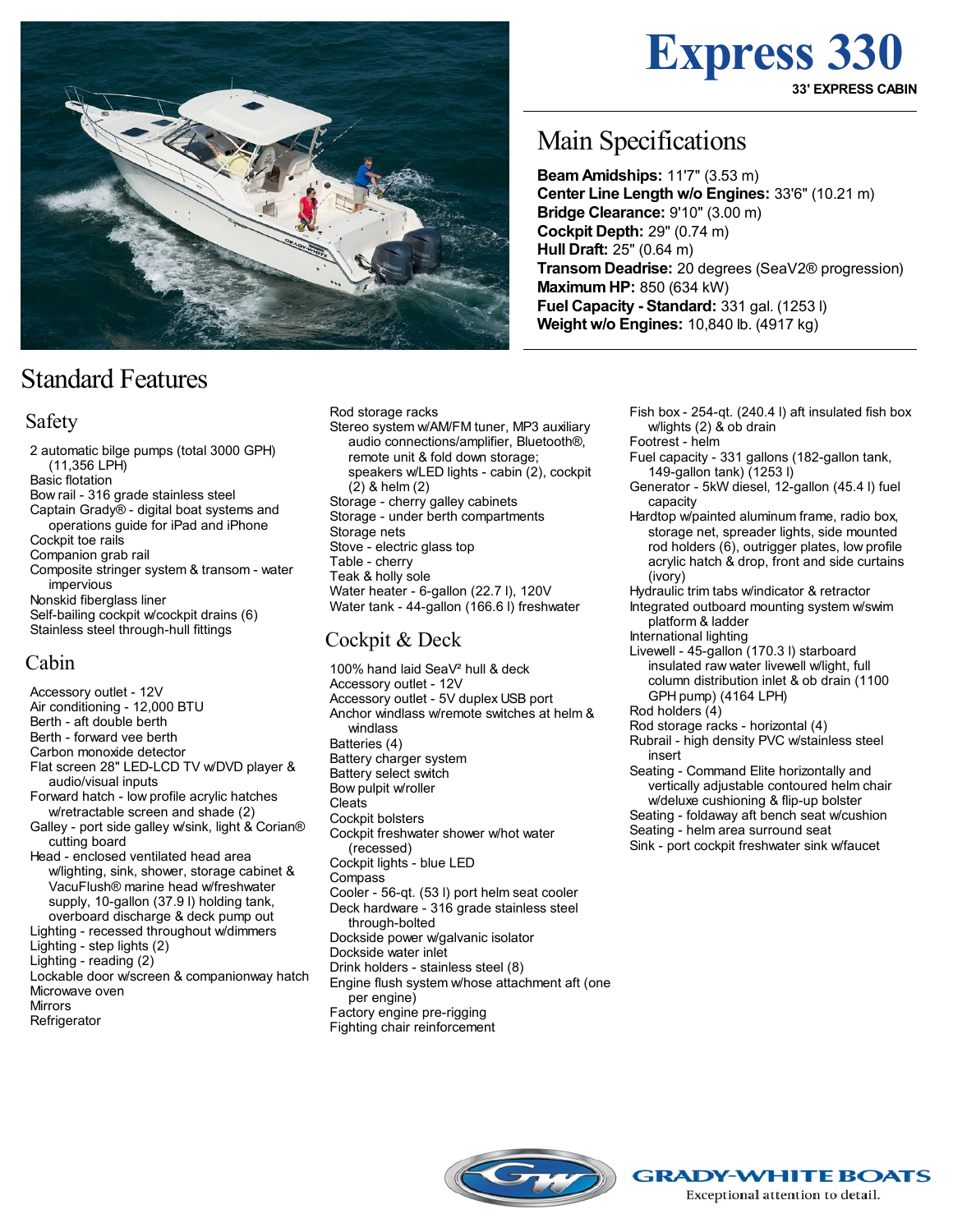## **Express 330 33' EXPRESS CABIN**

### Standard Features (Cont'd)

Steering - hydraulic tilt w/power assist (n/a with Yamaha Helm Master control) Steering wheel - 316 grade stainless steel

Stern eyes - heavy-duty 316 stainless steel

- Storage aft deck lift out box
- Storage electromechanically operated electronics enclosure
- Storage forward anchor locker w/rode storage
- Storage port tackle drawers (3)
- Storage under helm area surround seating
- Storage nets
- Table helm seat table Transom door - fiberglass
- Washdown freshwater
- Washdown pressurized raw water w/hose
- (forward & aft) Windshield - ventilated tempered glass windshield
- Windshield wiper w/washer

### Optional Features

#### **Options**

- Air conditioning 12,000 BTU at helm Bow thruster
- CE certification package (European Conformity) Cockpit side door - port w/boarding ladder (not available w/port cockpit bench seat option)
- Deck chair luxury cushioned custom deck chair w/padded arms & drink holder
- Engine paint Yamaha factory-painted engine(s), pearlescent white or primer (425 HP only)
- Freezer/refrigerator unit w/digitally controlled thermostat for aft fish box w/ob drain & for port helm seat cooler
- Grill 1300W (in lieu of port cockpit sink)
- Hardtop AV2® hardtop enclosure w/painted aluminum frame, electronically sliding sunroof w/screen and shade, storage net, LED spreader lights, tri-colored (red, blue, white) LED recessed lights (6), side mounted rod holders (4), outrigger plates & Clear2Sea™ side curtains (not available with helm enclosure option)
- Hardtop integrated painted aluminum frame helm enclosure w/safety glass windshield and side windows, storage net, recessed LED spreader lights, tri-colored (red, blue, white) LED recessed lights (5), recessed stereo speakers, side mounted rod holders (6), low profile acrylic hatches (2), integrated hand holds & drop curtain (ivory) (not available with AV2® hardtop option)
- Hardtop color underside of fiberglass hardtop (requires matching gelcoat color option) (not available with AV2® hardtop option) (not available with helm enclosure option)
- Helm Master® w/Set Point™ Yamaha Helm Master® control system
- Hull color Celestial Blue, Coastal Fog Blue, Sand, Sea Glass or Seaport Blue gelcoat; Cape Gray or Harbor Blue paint
- International AC electrical conversion 220V 50Hz
- Lighting underwater blue LED (4)
- Outrigger kit 15-ft. (4.6 m) crank outriggers hardtop mounted
- Outrigger kit 15-ft. (4.6 m) radial hardtop mounted
- Refrigerator (in lieu of port tackle drawers)
- Seating Deluxe Platinum vertically &
	- horizontally adjustable helm chair w/flip-up bolster

- Seating port side mount cockpit bench seat (not available w/cockpit side door option)
- Seating starboard side mount cockpit bench seat
- SureShade® electrically retractable shade w/Sunbrella® canvas (oyster) (requires AV2® hardtop option)

### Canvas Options

AV2® drop curtain (black or ivory) (requires AV2® hardtop option)